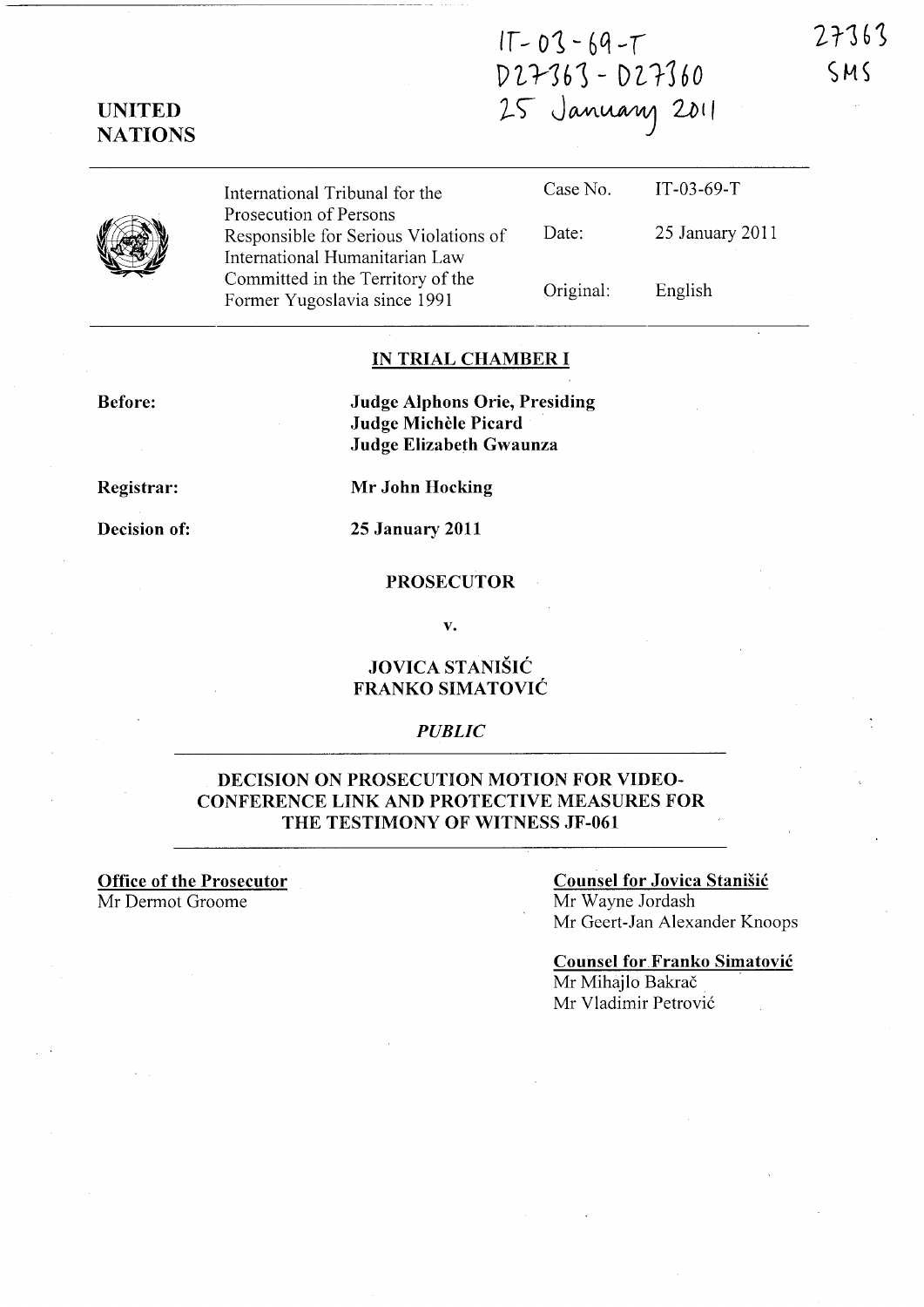## **I. PROCEDURAL HISTORY**

1. On 21 May 2007, the Prosecution filed a confidential and partly *ex parte* motion wherein it sought the admission of the written evidence of 60 witnesses, including Witness JF -061, pursuant to Rule 92 *bis* of the Rules of Procedure and Evidence ("Rules"). <sup>1</sup> On 7 October 2010, the Chamber denied the motion in relation to Witness JF-061 ("Witness"), and ruled that the Witness's evidence would only be admissible subject to his appearance for cross-examination.<sup>2</sup>

2. On 8 December 2010, the Prosecution filed its "Motion for Video-Conference Link and Protective Measures for the Testimony of Witness JF-061" ("Motion"), requesting that the Witness be permitted to testify via video-conference link and that he be granted the protective measures of pseudonym and closed session.<sup>3</sup> Neither the Stanišić nor the Simatović Defence filed a response. On 13 January 2011, the Chamber informed the Parties through an informal communication of its decision to grant the Motion.

### **11. SUBMISSIONS OF THE PARTIES**

### **A. Video-Conference Link**

3. The Prosecution submitted that due to the Witness's personal health problems, and those of his son, for whom he is the sole caregiver, he is unable to travel to the Tribunal to testify.<sup>4</sup> In support, the Prosecution attached a note from the Witness's doctor, which states that the Witness is "chronically ill" and "not capable of travelling".5 It further provided a doctor's note for the Witness's son, outlining that the Witness is solely responsible for administering medication to his son. 6

4. The Prosecution submitted that the Witness's evidence "is integral to the Prosecution's case on Zvornik", <sup>7</sup> and that "it would be unfair if the Prosecution were now required to proceed without [his] evidence". 8 The Prosecution finally submitted that permitting the Witness to testify via videoconference link would not prejudice the rights of the Accused.<sup>9</sup>

Prosecution Motion for Admission of Written Evidence Pursuant to Rule 92 *bis* with Confidential Annexes A  $\mathbf{I}$ through K and *Ex Parte* and Confidential Annex L, 21 May 2007 (Confidential and partly Ex Parte).

Decision on Prosecution's Motions for Admission of Written Evidence Pursuant to Rule 92 *bis,* 7 October 2010 *("92 bis* Decision"), paras 51, 65.

 $\overline{3}$ Motion, paras 2-3.

 $\overline{4}$ Motion, para. 3.

 $\overline{5}$ Motion, para. 16.

 $\ddot{6}$ Motion, para. 17.

 $\overline{7}$ Motion, para. 18.

<sup>8</sup> Motion, para. 19.

 $\overline{9}$ Ibid.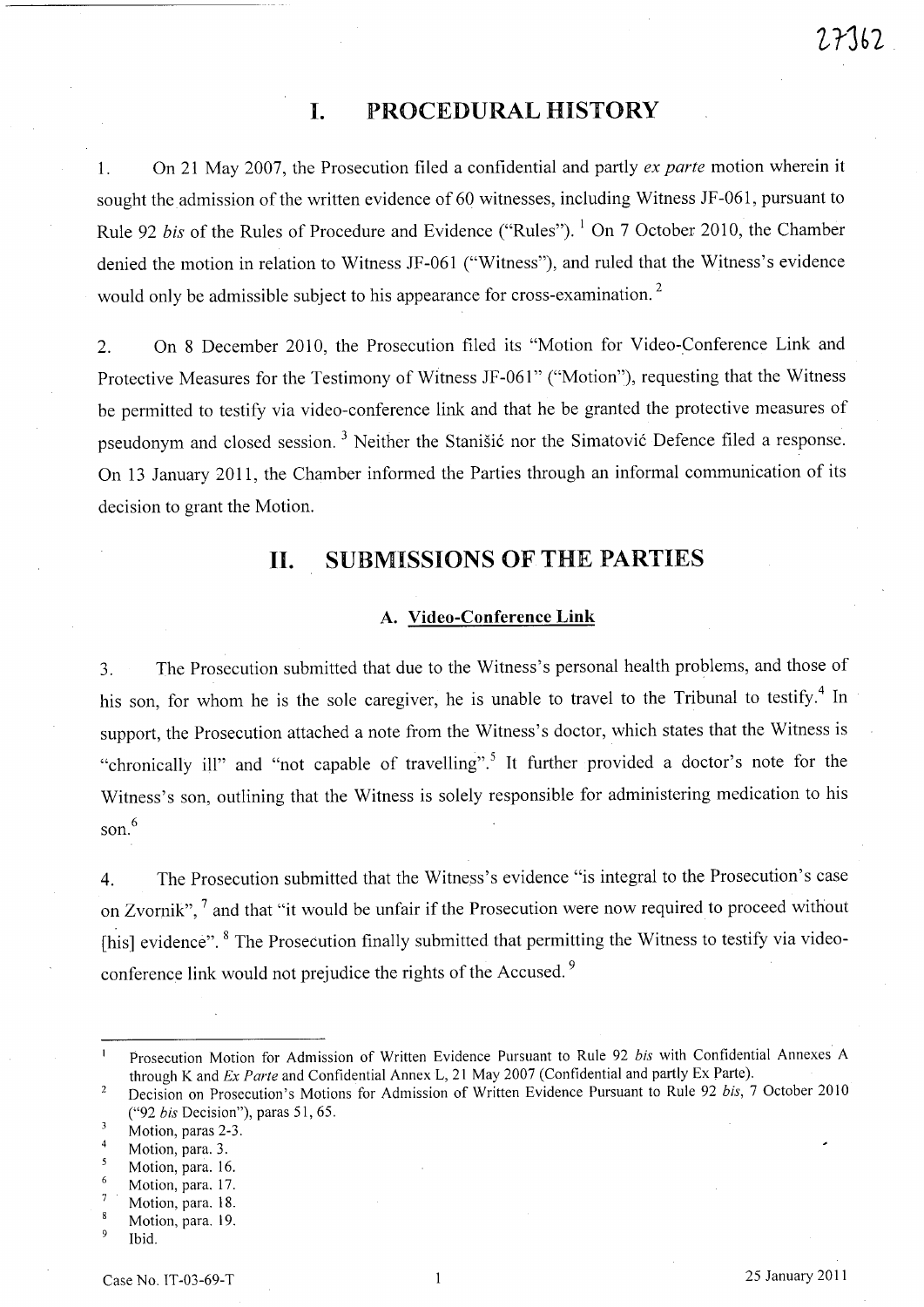### **B.** Protective Measures

5. The Prosecution submitted that although the Witness previously testified before this Tribunal without protective measures, changes in the Witness's circumstances warrant protective measures and that without such measures, the Witness and his family face an objectively grounded security risk.<sup>10</sup> It was submitted that the Witness now lives near, and regularly deals with, people who were involved in the events about which he will testify.<sup>11</sup> According to the Prosecution, should the Witness testify publicly, he risks "retaliation" that would put the Witness and his family in danger.<sup>12</sup> The Prosecution submitted that closed session and pseudonym are necessary protective measures to protect the identity and personal safety of the Witness.<sup>13</sup>

### **Ill. APPLICABLE LAW**

6. The Chamber recalls the law governing the granting of video-conference links as well as protective measures as set out previously by this Chamber, and refers to it. 14

### **IV. DISCUSSION**

#### **A. Video-Conference Link**

7. The Chamber considered the medical reports from both the Witness's doctor and his son's doctor, outlining the medical reasons for the Witness's inability to travel.<sup>15</sup> The Chamber was satisfied that the poor health of the Witness, as well as his responsibility for the medical welfare of his son, sufficiently show that he is unable to travel to The Hague to testify. The Chamber considered that the Witness's proposed testimony is of sufficient importance as to make it unfair for the Prosecution to proceed without it. Furthermore, the Chamber found that the Accused would not be materially prejudiced in the exercise of their rights to cross-examine the Witness and emphasises that a video-conference link should be regarded as an extension of the courtroom to the location of the Witness.<sup>16</sup> For these reasons, the Chamber concluded that it is in the interests of justice to hear the testimony of the Witness via video-conference link.

*l13(' (* 

 $\frac{10}{11}$  Motion, paras 9, 12.

 $\frac{11}{12}$  Motion, para. 13.

<sup>&</sup>lt;sup>12</sup> Motion, paras 11, 14.

 $\frac{13}{14}$  Motion, para. 15.

<sup>14</sup> Decision on Prosecution Motions to Hear Witnesses by Video-Conference Link, 24 February 2010, paras 7-9; Decision Regarding Requests for Protective Measures and Prosecution's Notices of Compliance with the Trial Chamber's 7 October 2010 Decision, 6 December 2010, para. 6; T. 3690-3693.

 $^{15}$  Motion, Annex B.

See Decision on Prosecution Motion for Video-Conference Link for the Testimony of Witness JF-034, 18 June 2010, para. 5.